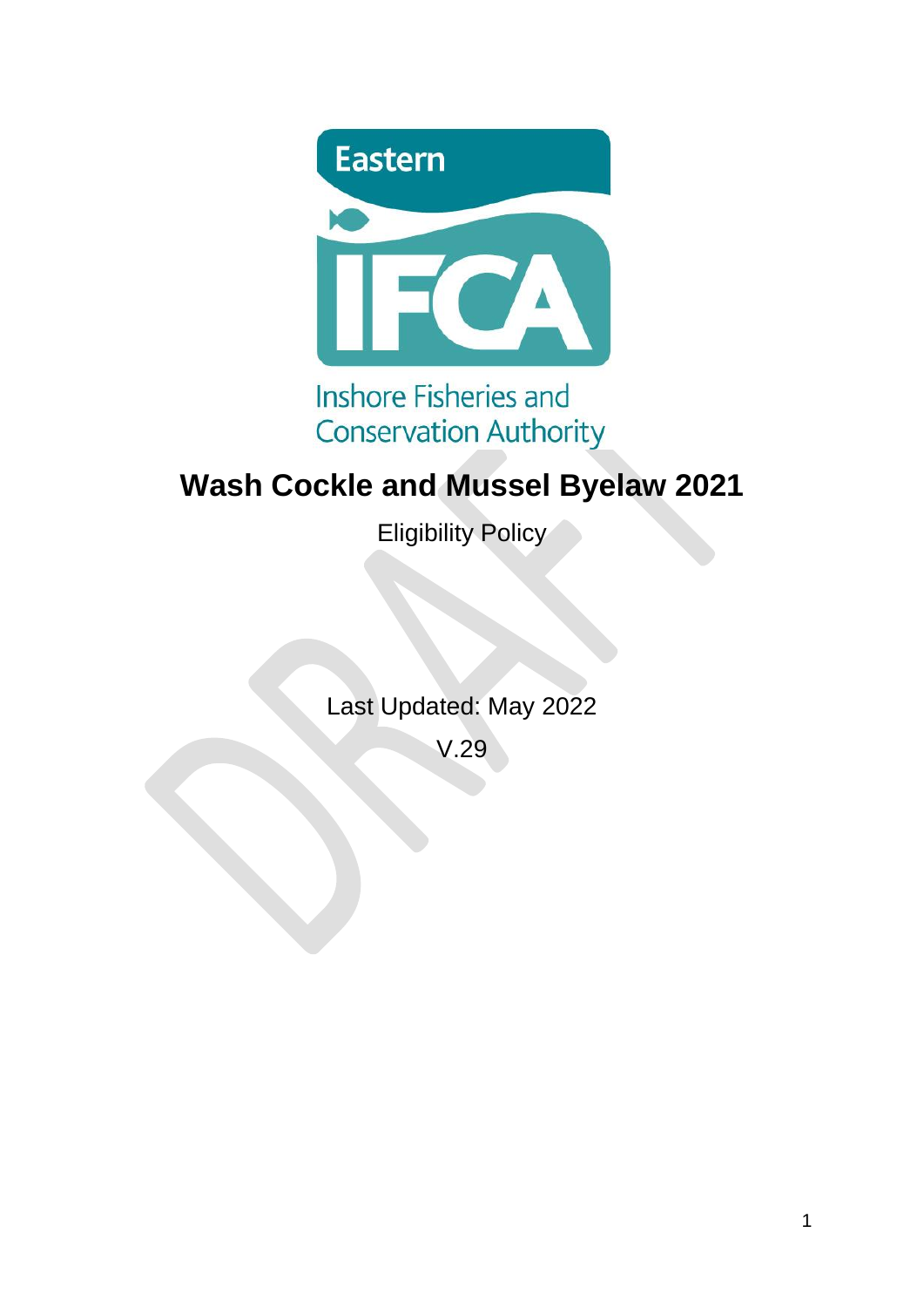#### **1. Overview**

- **1.1.** The following policy shall act as guidance for the administration of permits for the Wash Cockle and Mussel Byelaw 2021 ('the Byelaw') and should be regarded as the eligibility policy referenced in paragraph 17 of the Byelaw.
- **1.2.** As per paragraph 21 of the Byelaw, the Authority may attach separately, in relation to each of the permits issuable (as per section 3 "Limit to the number of permits" in this policy), flexible permit conditions.
- **1.3.** Allocation of fishing opportunities under the Byelaw and this policy is a matter for the Authority only and the application of the policy is subject to the absolute discretion of the Authority.
- **1.4.** Any permit issued under the Byelaw shall not to be rented, leased, exchanged or otherwise traded.
- **1.5.** This policy was adopted by the Authority at their meeting on **X X XXXX**
- **1.6.** The purpose of this policy is to enable the Authority to fulfil its obligations under s.153(2) of the Marine and Coastal Access Act 2009 to:
	- i. Seek to ensure that the exploitation of sea fisheries resources is carried out in a sustainable way
	- ii. Seek to balance the social and economic benefits of exploiting the sea fisheries resources of the district with the need to protect the marine environment from, or promote its recovery from, the effects of such exploitation
	- iii. Seek to balance the different needs of persons engaged in the exploitation of sea fisheries resources in the district.
- **1.7.** The Authority will fulfil these obligations by:
	- i. Limiting the number of permits to a level that is viable, sustainable and equitable
	- ii. Stating with clarity its procedure and criteria for the annual consideration of applicants for permits
	- iii. Setting out its procedure for changing the eligibility policy in future years should it become necessary to do so
- **1.8.** The policy is written to meet the aim and objectives for managing access to the fisheries, agreed in consultation with industry, these are as follows:
	- i. Aim: To achieve a level of access to the fishery that is equitable, and which supports the viability of varying business models, the conservation objectives of The Wash and stock sustainability.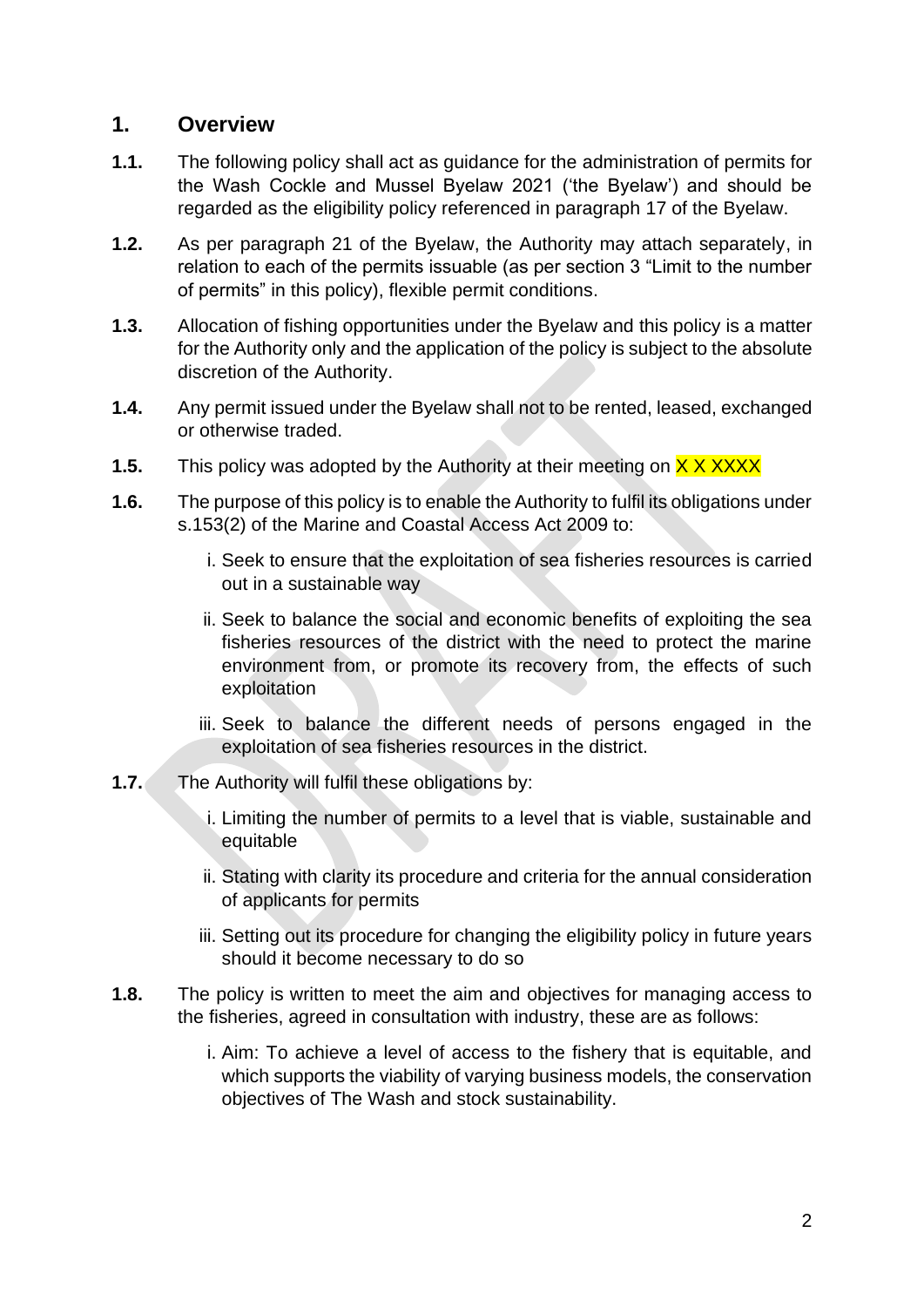- ii. Objectives:
	- a) To limit access to the fishery to a number of persons which will meet the aim
	- b) To support effective business planning and continuity
	- c) To enable a range of business models to operate within the fishery
	- d) To prioritise the continuity of active participants
	- e) To enable appropriate turnover to create opportunity for suitably qualified new permit holders
	- f) To prevent the permit from having its own value or becoming a tradable commodity
- **1.9.** For the purposes of this policy, the term 'person' refers to natural persons only.
- **1.10.** For the purposes of this policy, a 'relevant offence' is where a person fails to comply with:
	- a) The Wash Fishery Order 1992; *or*
	- b) the byelaw; *or*
	- c) section 292 of the Marine and Coastal Access Act 2009 where Inshore Fisheries and Conservation Officers, or persons authorised on their behalf, are carrying out relevant functions in relation to this byelaw; *or*
	- d) contravention of the Conservation of Habitats and Species Regulations 2017 so far as it relates to protection of a Wash Marine Protected Area; or
	- e) contravention of the Wildlife and Countryside Act 1981 so far as it relates to the protection of a Wash Marine protected Area;

in relation to the use of I-VMS when fishing under the authority of a permit issue under the byelaw.

**1.11.** Guidance as to the intended effect of the policy is written in a box at the start of each policy section.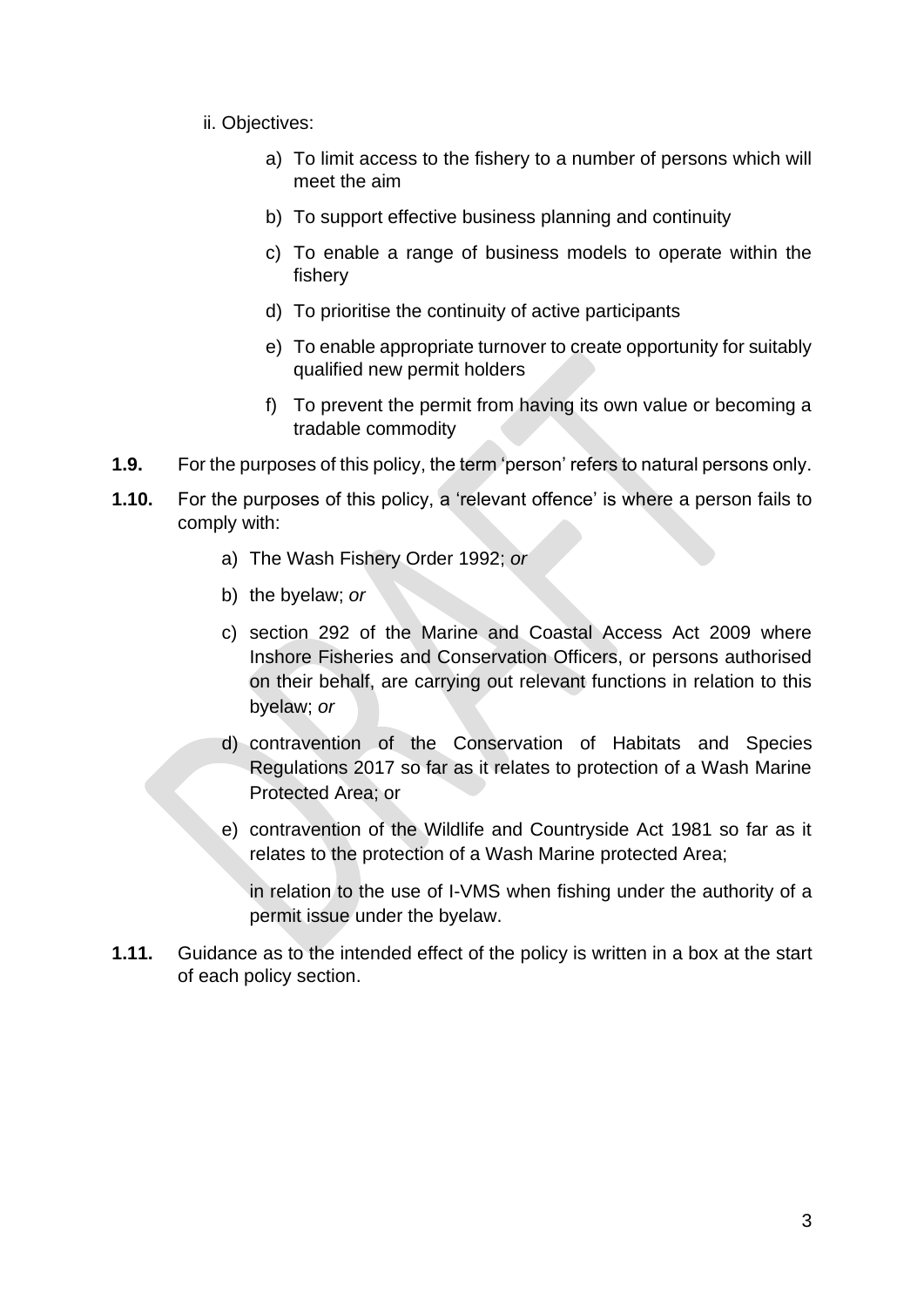## **2. Issuing permits**

#### Section 2: Guidance

Permits are to be held by the genuine owner of the vessel who is financially responsible and dependent on the benefit derived directly from the catch across all fisheries in which the vessel participates. This is to prevent the use of the permit to generate an income in any other way (for example by renting the permit to someone else). The Authority is to retain sole control of the allocation of fishing opportunity to ensure equitable distribution of permits.

- **2.1.** There are three permits issuable under the Wash Cockle and Mussel Byelaw 2021. The permits are:
	- **2.1.1.** A hand-work cockle permit
	- **2.1.2.** A hand-work mussel permit
	- **2.1.3.** A dredge mussel permit
- **2.2.** The permit will be issued to a natural person only, who is the owner of the vessel that is to be named on the permit.
- **2.3.** For the purpose of the policy, the owner of the vessel shall be deemed to be the person who can demonstrate to the satisfaction of the Authority that:
	- **2.3.1.** they own the most registered shares in the vessel, or, where the most registered shares in the vessel are owned by a company, they are either the person who holds the majority of shares in that company and are the person with majority control of the same or, where there is no single person with majority shareholding or control in the company, one of the persons with the majority of shares and control so nominated by the other shareholders (the 'registered owner'); **and**
	- **2.3.2.** they are the most financially responsible for and dependent on the benefit derived directly from the vessel operations across all fisheries in which the vessel operates, or, where such is a company rather than a natural person, they are a) a substantial shareholder of the company, and b) nominated by the company as responsible for the operation of the vessel and c) derive a substantial proportion of their income from the operation of the vessel across all fisheries in which the vessel operates (the 'beneficial owner'). .
- **2.4.** Final determination of the a person's ability to meet 2.3 in relation to ownership of the vessel will be at the discretion of the Authority and may consider evidence including; documentation from the UK Ship Register (the Registry of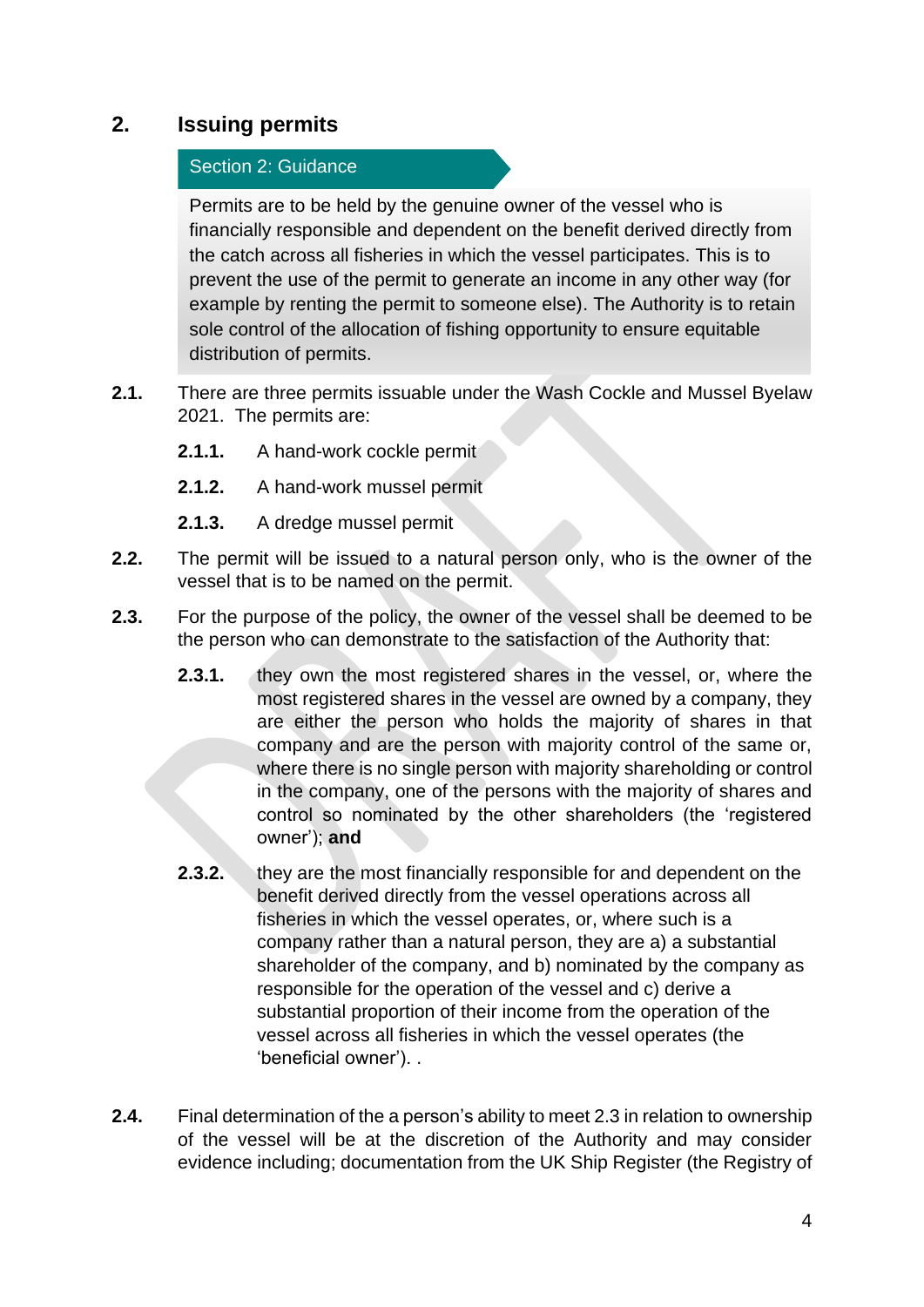Shipping and Seamen), payments for maintenance of the vessel, vessel ownership certificates and transcripts, vessel insurance payments, Maritime and Coastguard Agency certification and documentation, and any other documentation demonstrating financial responsibility for the vessel in its operation.

- **2.5.** A person must be certified by the Eastern IFCA Wash Training Course to hold a permit.
- **2.6.** In accordance with section 9 of this policy ("Nominated deputies"), only persons named on the permit are permitted to fish under the authority of a permit.
- **2.7.** A permit will only be issued once the applicant has demonstrated to the satisfaction of the Authority that the relevant conditions and criteria under this policy contained herein have been met and the relevant fee(s) has been received by the Authority.
- **2.8.** Subject to section 7 ("permit succession") and section 10 ("business continuity and exceptional circumstances"), the Authority will consider the cancellation of a permit under the following circumstances:
	- **2.8.1.** Any change in ownership of the vessel named on the permit to the extent that the permit holder no longer meets 2.2; or
	- **2.8.2.** The death of the permit holder; *or*
	- **2.8.3.** The bankruptcy of the permit holder or the insolvency and / or winding up of any business which holds majority registered ownership; *or*
	- **2.8.4.** Where the permit holder no longer meets the requirements of this section (2).
- **2.9.** The Authority may investigate the circumstances set out in 2.9 and may, on the basis of that investigation, cancel a permit if it has reasonable grounds to do so. The Authority reserves the right to investigate any circumstances which it has reasonable grounds to believe is an attempt to circumvent this policy, and without prejudice to any breach of the general criminal law it may cancel any associated permit.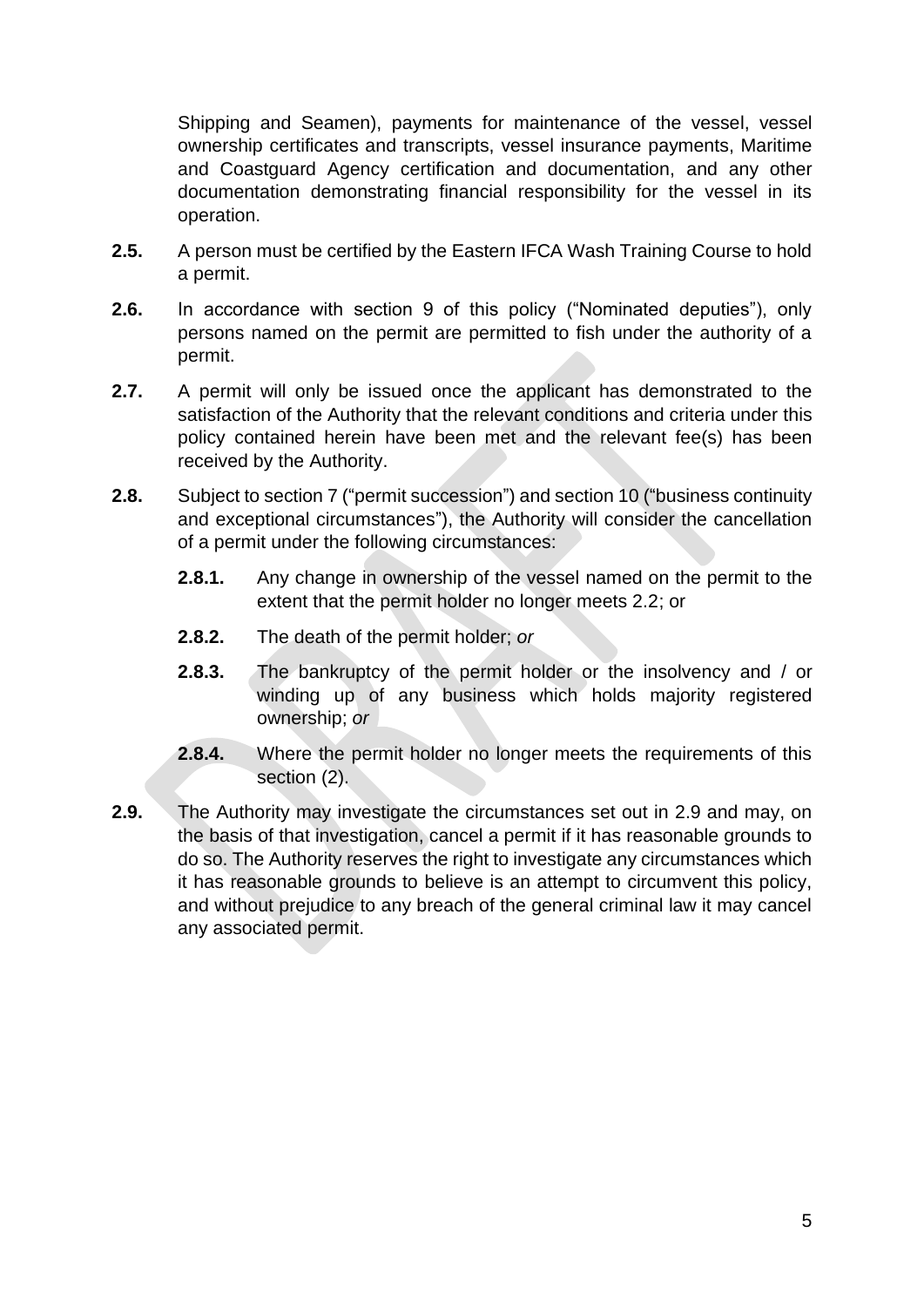## **3. Limit to the number of permits**

#### Section 3: Guidance

There is a set limit which will guide the number of permits issued. The number may differ between permit type to enable fishery specific management. This number will not vary annually based on the TAC, but the number will be reviewed in accordance with the Byelaw procedure at least every six years. The number will also be reviewed after the transition period during which a modest increase may be considered in accordance with Schedule 4 of the Byelaw.

- **3.1.** A person who is eligible to hold one type of permit shall automatically be eligible to hold all three types of permit. The maximum number of each type of permit issued under the byelaw will be as follows:
	- **3.1.1.** Hand-work cockle permit: 61
	- **3.1.2.** Hand-work mussel permit: 61
	- **3.1.3.** Dredge mussel permit: 61

and consequently, the maximum number of permit holders shall be 61.

- **3.2.** The limit on the number of permits issued thereafter may vary in accordance with the procedure set out in Schedule 4 of the Wash Cockle and Mussel Byelaw 2021.
- **3.3.** The number of permits will be reviewed after the transition has been completed to potentially accommodate a modest increase in the number of permits and any such change will be considered in accordance with Schedule 4 of the Byelaw.

## **4. Transition**

#### Section 4: Guidance

This policy is to provide continuity for businesses and livelihoods that rely on access to The Wash cockle and mussel fisheries under the WFO in transitioning to the new system. It seeks to reallocate access where it was derived through the 'renting' of a WFO licence. The policy will prioritise future access (where a permit has not already been allocated) to those with the least access to the fishery.

**4.1.** In the first year of the fishery, completed application forms, which will be provided by the Authority, must be received by the Authority by 1 Jan 2023.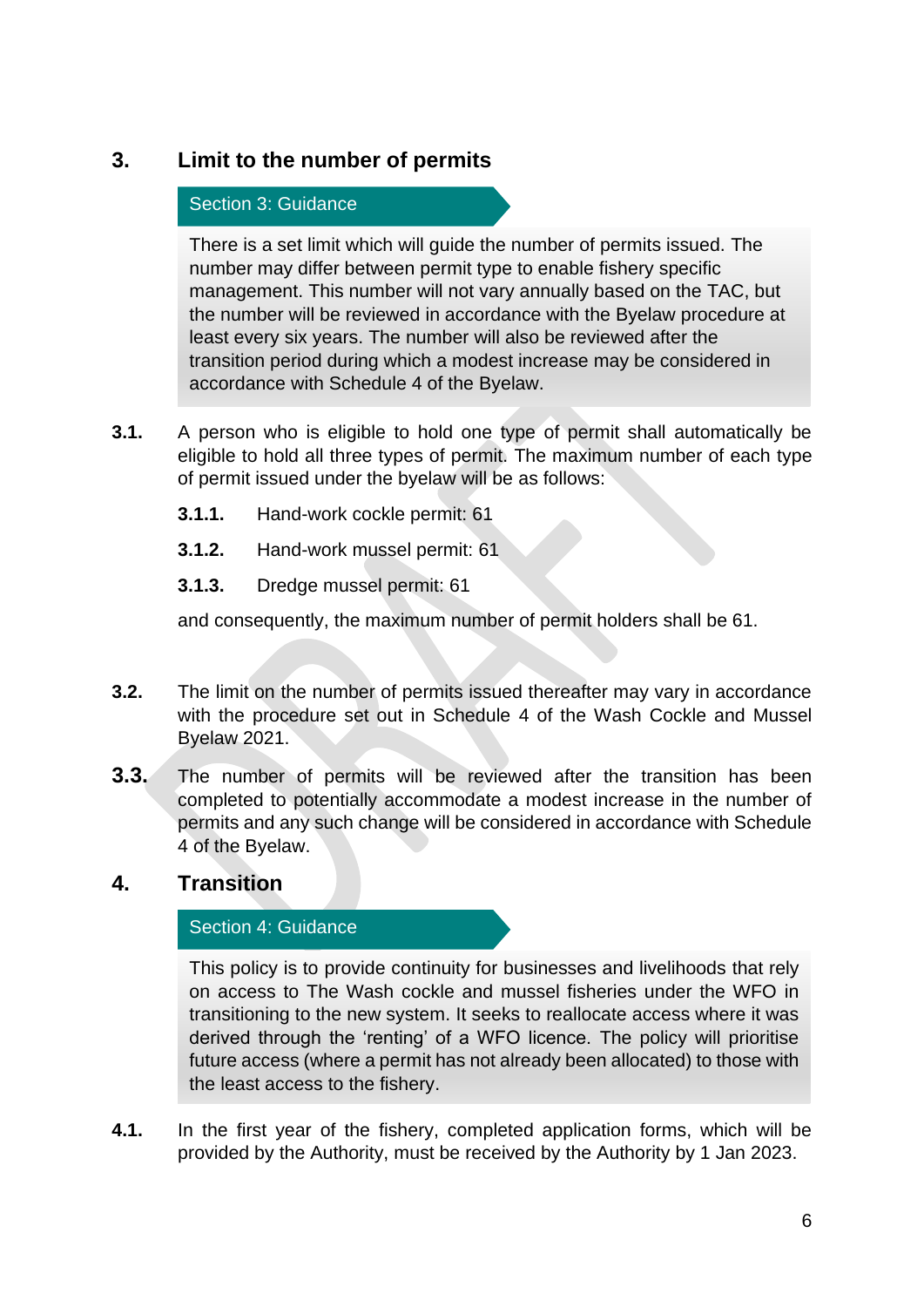**4.2.** Eligibility will be determined in two phases in the first year of the fishery.

#### **4.3. Phase 1 – eligibility with respect to a WFO Licence**

Permits under phase 1 will be issued to permit holders, up to the maximum number of permit holders under section 3.1.

- **4.3.1.** A maximum of one permit holder will be eligible with respect to each WFO entitlement.
- **4.3.2.** To be eligible for a permit, the applicant must demonstrate to the satisfaction of the Authority that they meet the WFO Licence holder requirement in accordance with 3.3.3 and meet the activity requirement in 3.3.4.
- **4.3.3.** The WFO Licence holder requirement is:
	- a) Subject to any changes made under the WFO Interim policies<sup>1</sup>, on 22nd February 2022, they were the 'entitlement holder' of the WFO licence; *and*
	- b) Subject to any changes made under the WFO Interim policies<sup>2</sup>, they are and were, on and prior to 22nd February 2022, the owner of the vessel in accordance with section 2.3 ("issuing permits").
- **4.3.4.** The Activity requirement is that either:
	- a) The WFO licence was used to fish for at least 16 days per year for at least two separate years between 1 Jan 2015 and 1 Jan 2022; *or*
	- b) The vessel named on the WFO licence was used to fish within Wash and North Norfolk Coast fisheries for at least 30 days per year for at least three years between 1 Jan 2010 and 1 Jan 2022.
- **4.3.5.** Applications which do not meet the requirements of 4.3.3. or 4.3.4. will not be considered any further under phase 1.

#### **4.4. Phase 2 – remaining permits issuable in Year 1**

**4.4.1.** Where the number of permit holders eligible for a permit under phase 1 is less than the maximum set out in section 3.3, a number of permit holders up to the maximum may be issued a permit under phase 2 to the person(s) with the most points in accordance with table 1 below. A person must be awarded a minimum 2 points to be eligible.

<sup>1</sup> https://www.eastern-ifca.gov.uk/wash-fishery-order-1992-interim-policies/

<sup>2</sup> https://www.eastern-ifca.gov.uk/wash-fishery-order-1992-interim-policies/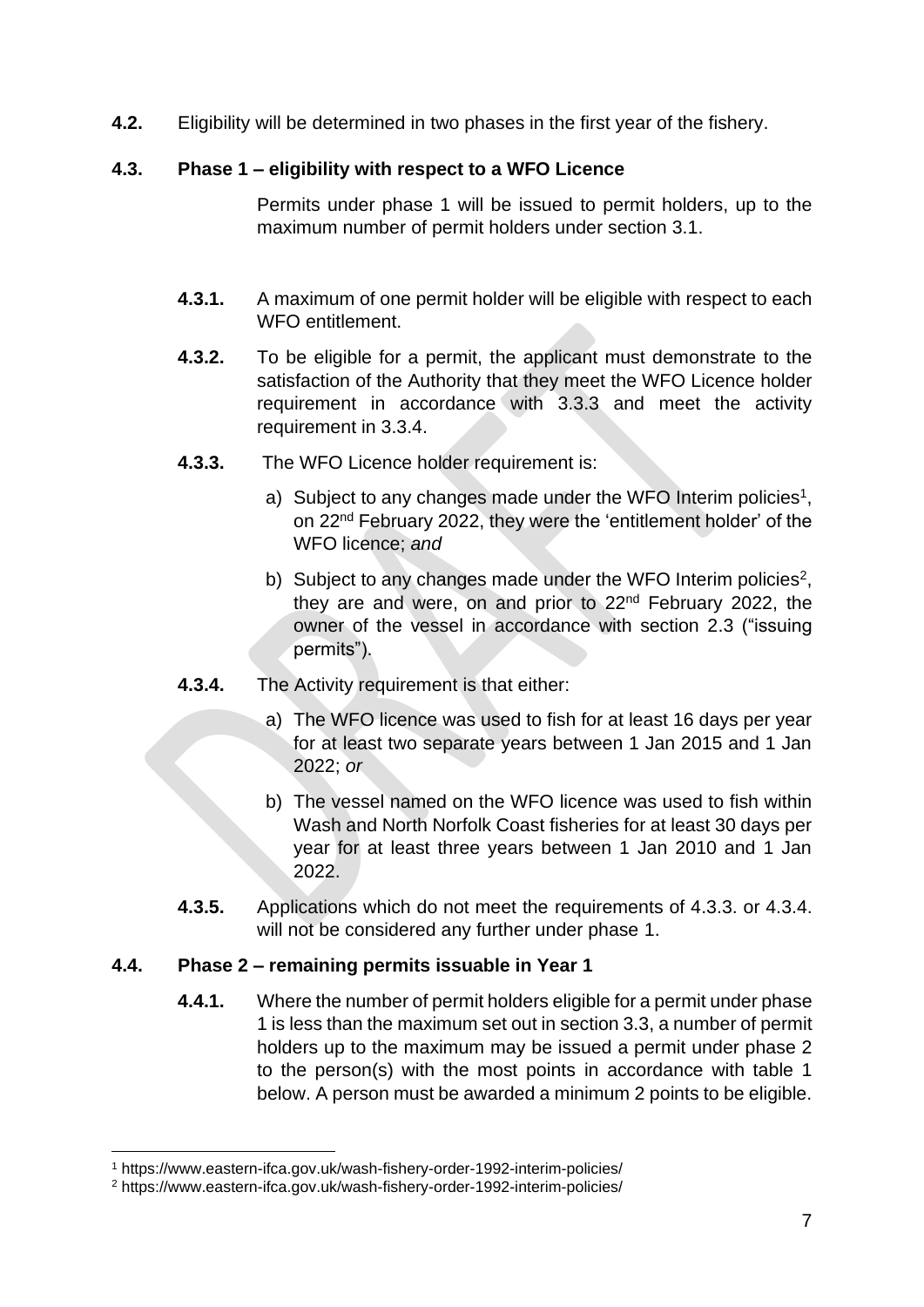- **4.4.2.** The applicant must demonstrate to the satisfaction of the Authority that the criteria in table 1 is met to be awarded points.
- **4.4.3.** Where the number of applicants with the most points exceeds the maximum number of permit holders set out in section 3.3, the Authority will make the final decision on whom the permit shall be issued, taking into account the circumstances of each application, including the number of permits an applicant holds, or is eligible to hold (with preference given to those with fewer permits).
- **4.4.4.** A person eligible for a permit under phase 2 will be notified of such and must meet the section 2 (issuing permits) within 12 months of the date of notification. If the applicant is not eligible within 12 months, subject to section 11 (business continuity and exceptional circumstances), the permit will be made available for other applicants.

| Table 1 - criteria and points awarded under Phase 2 |                                                                                                                                                                                                                                                                                                                                                                                                                                                                                                                                                                                                                                                                              |                                                                 |  |  |
|-----------------------------------------------------|------------------------------------------------------------------------------------------------------------------------------------------------------------------------------------------------------------------------------------------------------------------------------------------------------------------------------------------------------------------------------------------------------------------------------------------------------------------------------------------------------------------------------------------------------------------------------------------------------------------------------------------------------------------------------|-----------------------------------------------------------------|--|--|
| <b>Criterion</b>                                    |                                                                                                                                                                                                                                                                                                                                                                                                                                                                                                                                                                                                                                                                              | <b>Points</b>                                                   |  |  |
| 1                                                   | Applicant was financially responsible for and<br>dependent on a vessel named on a WFO<br>Licence                                                                                                                                                                                                                                                                                                                                                                                                                                                                                                                                                                             | $+21$ points                                                    |  |  |
| $\overline{2}$                                      | <b>WFO</b><br>fisheries<br>Participation<br>in<br>as<br>a<br>Nominated Representative or Deputy from<br>2015                                                                                                                                                                                                                                                                                                                                                                                                                                                                                                                                                                 | + 2 points for each year<br>of participation up to 10<br>points |  |  |
| 4                                                   | Participation in Wash and North Norfolk Coast<br>based fisheries from 2010 onwards                                                                                                                                                                                                                                                                                                                                                                                                                                                                                                                                                                                           | + 2 points for each year<br>participation up to 10<br>points    |  |  |
| 5                                                   | Conviction of each relevant offence. Each<br>information (offence) on the face<br>of a<br>Magistrates' Court summons shall represent<br>an individual relevant offence; and each<br>separate Magistrates' Court Summons issued<br>(i.e. one that is not linked to the same<br>incident) shall be treated as a new matter.                                                                                                                                                                                                                                                                                                                                                    | - 11 points for each<br>offence                                 |  |  |
| 6                                                   | Conviction of each fisheries offence (other<br>than a relevant offence), including in relation<br>to: the use of I-VMS other than in relation to<br>fishing under the authority of a permit under<br>the byelaw, any byelaw made by Eastern<br>IFCA under s.156 or 158 of MaCAA which are<br>in effect and section 292 of the Marine and<br>Coastal Access Act 2009 where Inshore<br>Fisheries and Conservation Officers,<br>or<br>persons authorised on their behalf, are<br>carrying out relevant functions in relation to<br>any such byelaw Each information (offence)<br>on the face of a Magistrates' Court summons<br>shall represent an individual relevant offence; | points for each<br>$5\phantom{.0}$<br>offence                   |  |  |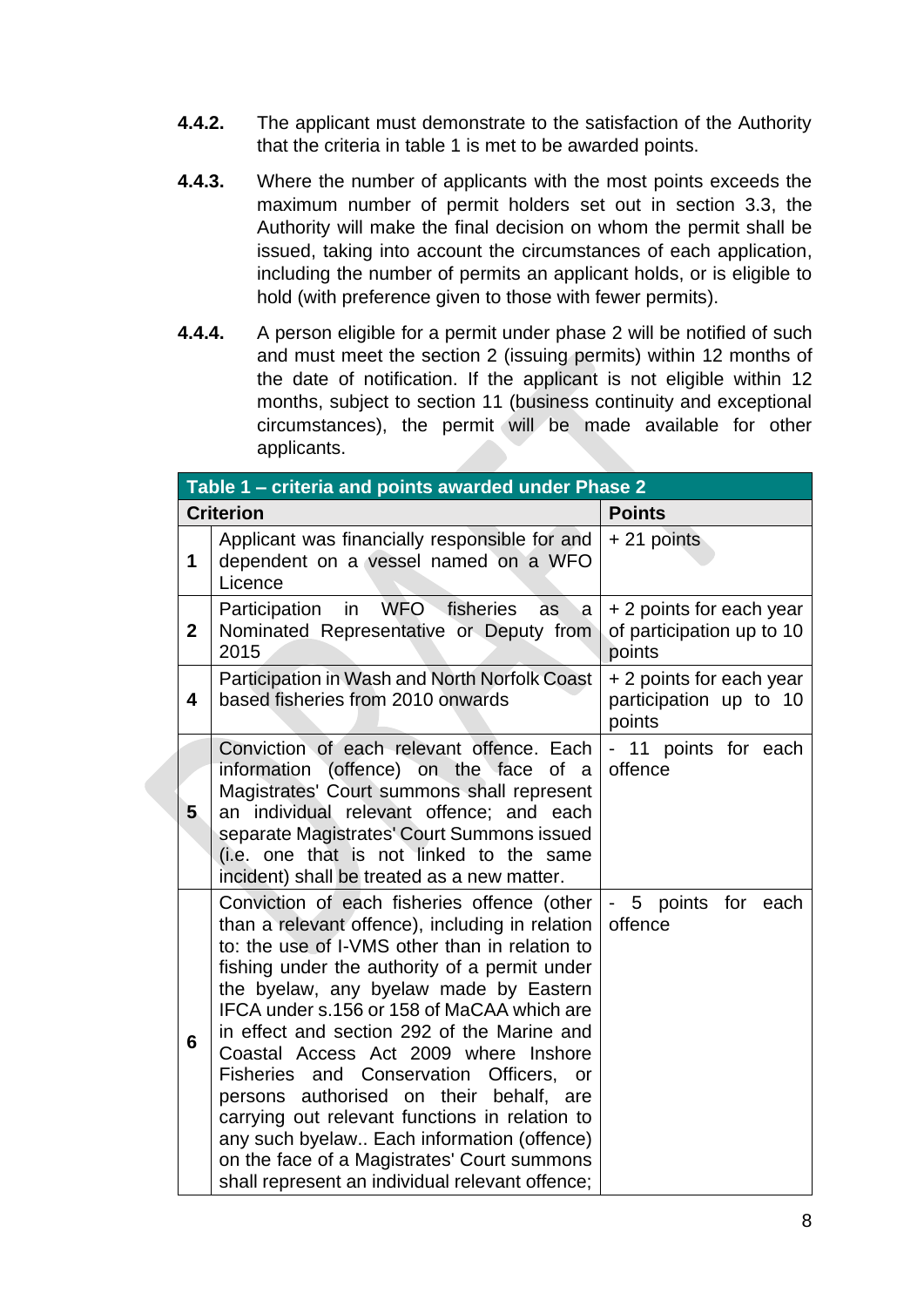| and each separate Magistrates' Court<br>Summons issued (i.e. one that is not linked to<br>the same incident) shall be treated as a new<br>matter. |                                                                                                                                                             |
|---------------------------------------------------------------------------------------------------------------------------------------------------|-------------------------------------------------------------------------------------------------------------------------------------------------------------|
| Any ownership or financial interests in vessels<br>named on other permits and / or named in an<br>application for eligibility under phase 1.      | - 4 points per permit<br>where any person with<br>an interest in the vessel<br>(as per 2.7) has an<br>interest in a vessel<br>already named on a<br>permit. |

## **5. Maintaining eligibility**

#### Section 5: Guidance

This section is intended to provide continued access to the fisheries in consecutive years where permit holders actively use their permit and pay the eligibility fee each year.

- **5.1.** Applications to maintain eligibility for consecutive permits must be received by the Authority by 1 February each year.
- **5.2.** A person will maintain their eligibility for the following year if:
	- **5.2.1.** The eligibility fee has been paid by the 31<sup>st</sup> March in each year preceding the application; and
	- **5.2.2.** The 'Activity Requirement' has been met. The 'Activity Requirement' is either:
		- a) That the vessel named on the permit has been used to fish under the authority of a permit on at least five separate occasions within the last 24 months; *or*
		- b) The applicant can demonstrate to the satisfaction of the Authority that the vessel named on the permit has been used to fish for other species within The Wash and North Norfolk Coast on at least 30 separate occasions within the last 12 months; and
	- **5.2.3.** The applicant remains eligible to hold a permit under section 2 (issuing permits).
	- **5.2.4.** The eligibility fee relevant to the present application is paid by the 31<sup>st</sup> of March but subsequent to notification that the other requirements of 5.2 are met;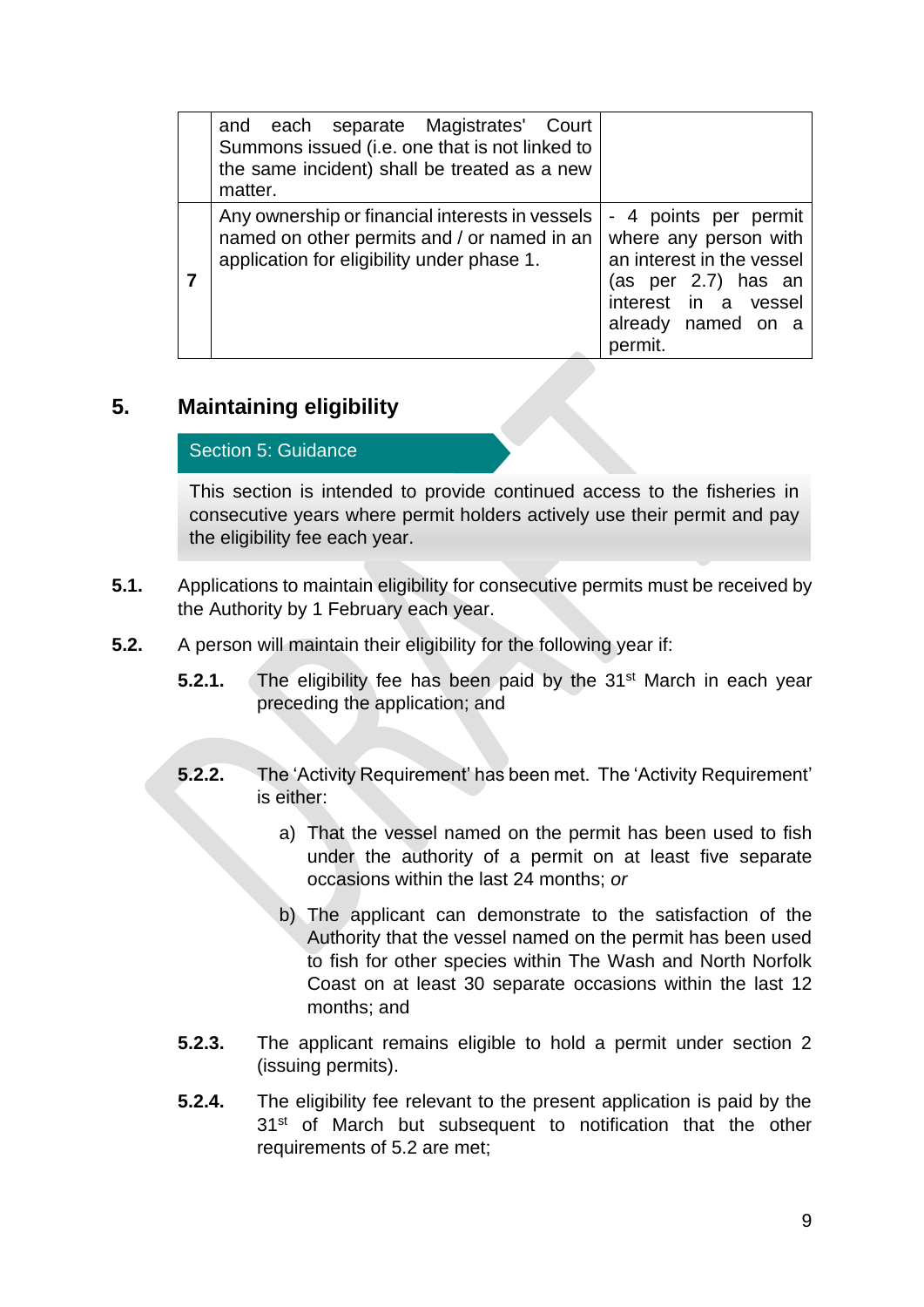- **5.3.** An applicant does not need to meet the Activity Requirement (of 5.2.2) where they can demonstrate to the satisfaction of the Authority that they could not do so due to exceptional circumstances. Exceptional circumstances include, but are not limited to:
	- **5.3.1.** Medical conditions of persons named on the permit; *and/or*
	- **5.3.2.** Loss of vessel; *and/or*
	- **5.3.3.** Reasonable need for vessel repair; *and/or*
	- **5.3.4.** Poor fisheries performance of preceding season; *and/or*
	- **5.3.5.** Vessel replacement.
- **5.4.** A person will not be eligible for a permit under this section if any of the following apply:
	- **5.4.1.** The permit was cancelled under 2.9; *or*
	- **5.4.2.** The permit was surrendered under section 7 ("permit succession"); *or*
	- **5.4.3.** They are the holder of a temporary permit issued under 7.8 or 7.11; *or*
	- **5.4.4.** Subject to section 8 ("change of vessel and ownership"), the vessel named on the application that is to be named on the permit differs from the vessel named on the last permit issued; or
	- **5.4.5.** The eligibility fee has not been paid by 31<sup>st</sup> March in the year preceding application.

## **6. New Permits**

#### Section 6: Guidance

This section sets out how any available permits will be issued. New permits will only be available when there are fewer people eligible than the maximum number issuable. Applicants will be prioritised where they are active participants in other WNNC fisheries, if they will have a vessel ready to participate within 24 months of application, and if they do not already have access to the fishery.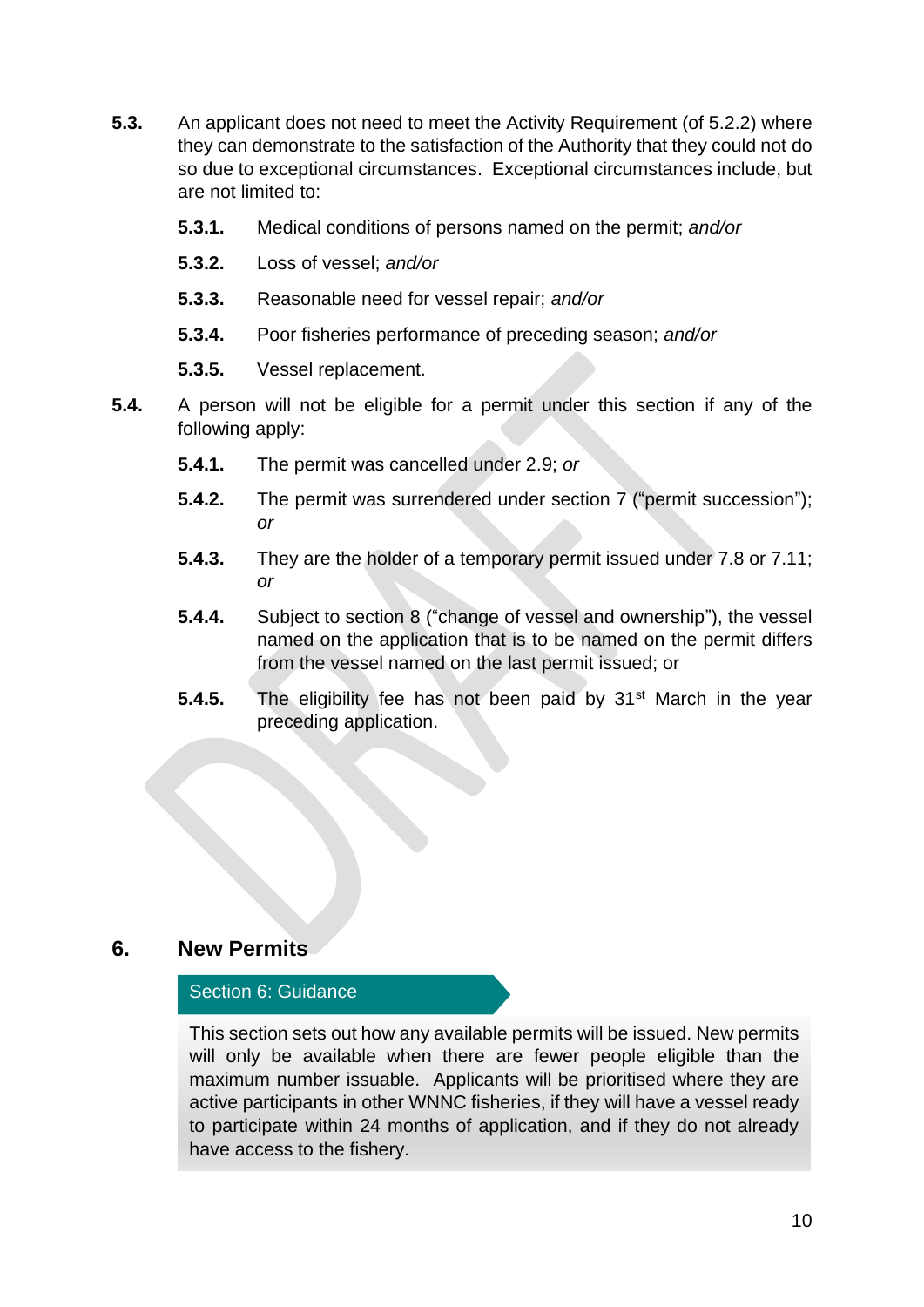- **6.1.** Where the number of permits holders eligible for a permit is less than the maximum set out in section 3.3 in any given year, a number of permit holders up to the maximum, may be issued new permits under this section up to the maximum.
- **6.2.** The Authority will hold a 'register of applicants' on which persons will be recorded as wanting to be considered for a new permit if they become available. The applicant must be listed on the register of applicants at the time the new permit is available for allocation.
- **6.3.** Application periods for new permits will be determined and specified by the Authority and persons listed on the register of applicants will be notified of such in writing. Only applications received within the notified period will be considered.
- **6.4.** A person will not be eligible to apply for a new permit whilst under a penalty period under section 10 (Penalty periods) and this includes in relation to the permit holders, or nominated representatives as the case may be, of a permit so affected.

.

- **6.5.** All applicants must accrue at least 2 points in accordance with Table 2 to be eligible for a new permit in the first instance. Where the number of applications to be considered is greater than the number of permit holder vacancies, the applicant who has accrued the most points in accordance with table 2 will be the person eligible to be a permit holder.
- **6.6.** Where the number of persons with the most points exceeds the maximum number of permit holders in section 3.3, the Authority will make the final decision as to whom the permit shall be issued by considering the circumstances of each application which may include the length of time a person has been registered on the 'register of applicants and existing access to the fishery. The Authority may use a ballot to decide who to issue a permit to in circumstances where there is no clear case for the permit being issued to a particular applicant.
- **6.7.** In all cases, points will only be awarded where the applicant can demonstrate to the satisfaction of the Authority that the criteria have been met.
- **6.8.** A successful applicant will be notified of such in writing and must meet the requirements of section 2 ("Issuing permits") within 24 months of notification. If the permit is not issued within 24 months, the Authority reserves the right to reallocate it in accordance with eligible applicants. The eligibility fee is required to be paid during this time.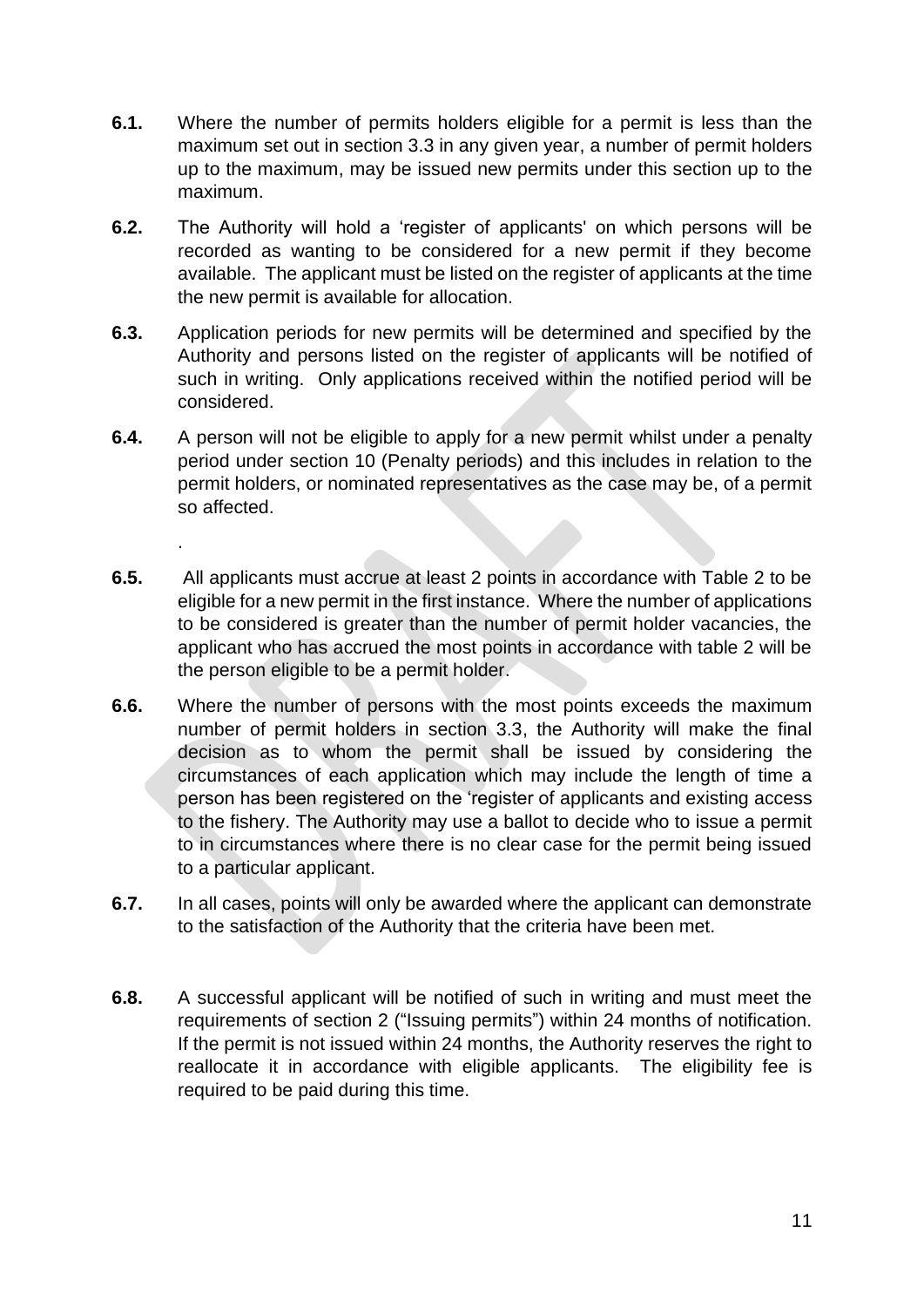| Table 2 - criteria and points awarded under Section 6 - New Permits |                                                                                                                                                                                                                                                                                                                                                                                                                                                                                                                                                                                                                                                                                                                                                                                                                                    |                                                                                                                                                                                     |  |  |
|---------------------------------------------------------------------|------------------------------------------------------------------------------------------------------------------------------------------------------------------------------------------------------------------------------------------------------------------------------------------------------------------------------------------------------------------------------------------------------------------------------------------------------------------------------------------------------------------------------------------------------------------------------------------------------------------------------------------------------------------------------------------------------------------------------------------------------------------------------------------------------------------------------------|-------------------------------------------------------------------------------------------------------------------------------------------------------------------------------------|--|--|
| <b>Criterion</b>                                                    |                                                                                                                                                                                                                                                                                                                                                                                                                                                                                                                                                                                                                                                                                                                                                                                                                                    | <b>Points</b>                                                                                                                                                                       |  |  |
| 1                                                                   | Participation in Wash and North Norfolk<br>Coast based fisheries from 2010 onwards                                                                                                                                                                                                                                                                                                                                                                                                                                                                                                                                                                                                                                                                                                                                                 | + 2 points for each year<br>participation up to 20<br>points                                                                                                                        |  |  |
| $\overline{2}$                                                      | Applicant has or is in the process of<br>acquiring, a vessel which will be able to<br>operate within the cockle or mussel fisheries<br>within 12 months of application                                                                                                                                                                                                                                                                                                                                                                                                                                                                                                                                                                                                                                                             | + 10 points                                                                                                                                                                         |  |  |
| 3                                                                   | Participation in fisheries as a Nominated<br>Representative or deputy on a WFO licence<br>or permit under the WCMB.                                                                                                                                                                                                                                                                                                                                                                                                                                                                                                                                                                                                                                                                                                                | + 2 points for each year<br>participation up to 10<br>points                                                                                                                        |  |  |
| 4                                                                   | Conviction of each relevant offence. Each<br>information (offence) on the face of a<br>Magistrates' Court summons shall represent<br>an individual relevant offence; and each<br>separate Magistrates' Court Summons<br>issued (i.e. one that is not linked to the same<br>incident) shall be treated as a new matter.                                                                                                                                                                                                                                                                                                                                                                                                                                                                                                             | -11 points for<br>each<br>offence                                                                                                                                                   |  |  |
| 5                                                                   | Conviction of each fisheries offence (other<br>than a relevant offence), including in relation<br>to: the use of I-VMS other than in relation to<br>fishing under the authority of a permit under<br>the byelaw, any byelaw made by Eastern<br>IFCA under s.156 or 158 of MaCAA which<br>are in effect and section 292 of the Marine<br>and Coastal Access Act 2009 where Inshore<br>Fisheries and Conservation Officers, or<br>persons authorised on their behalf, are<br>carrying out relevant functions in relation to<br>any such byelaw. Each information (offence)<br>on the face of a Magistrates' Court summons<br>shall represent an individual relevant offence;<br>each separate Magistrates' Court<br>and<br>Summons issued (i.e. one that is not linked<br>to the same incident) shall be treated as a<br>new matter. | for<br>-5<br>points<br>each<br>offence                                                                                                                                              |  |  |
| 6                                                                   | Any ownership or financial interest in vessels<br>named on other permits already issued, or for<br>which they are eligible to be issued.                                                                                                                                                                                                                                                                                                                                                                                                                                                                                                                                                                                                                                                                                           | points<br>per<br>permit<br>-5<br>where any person with<br>an interest in the vessel<br>(as per 2.7) has an<br>interest<br>vessel<br>in.<br>a<br>already<br>named<br>on a<br>permit. |  |  |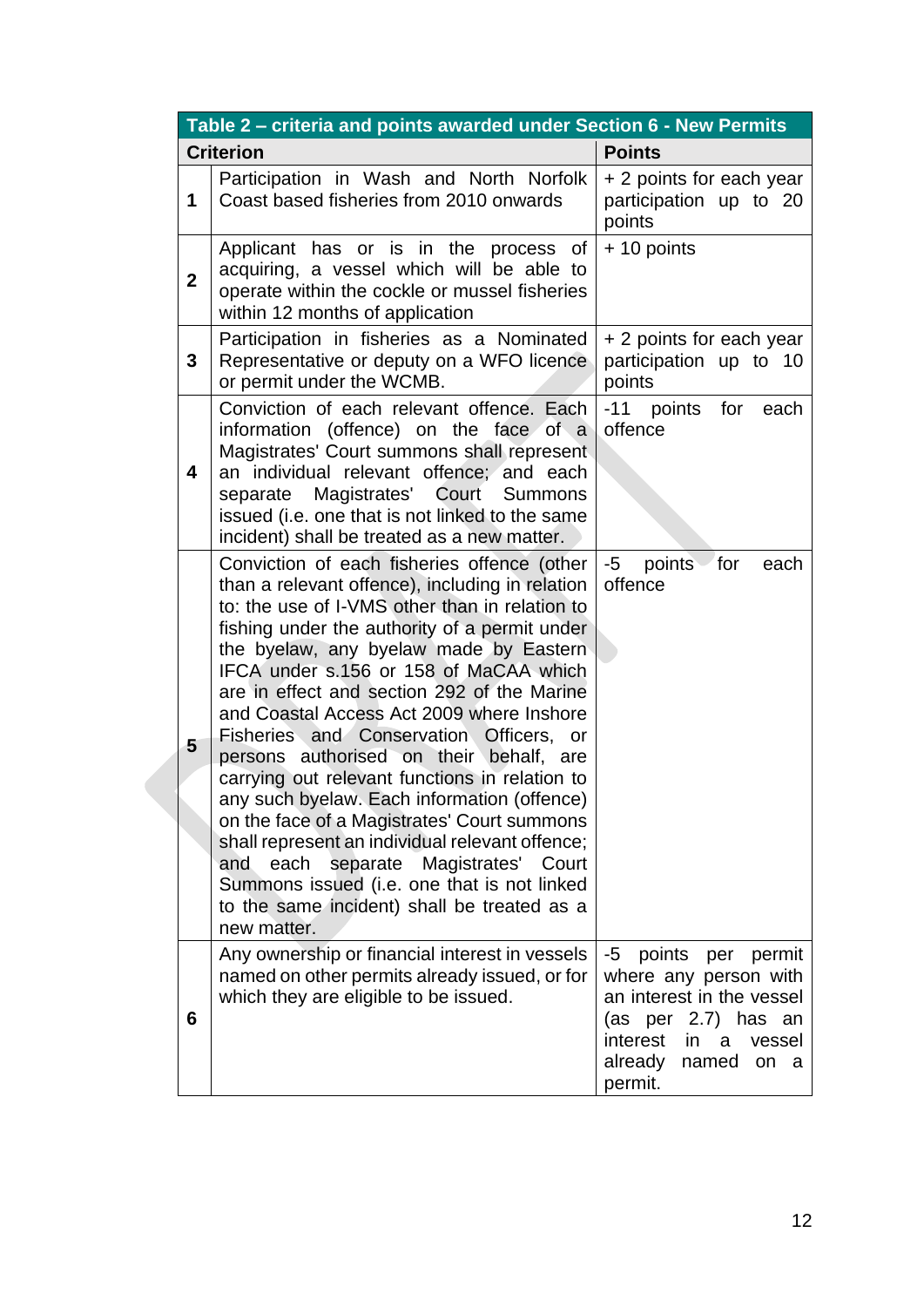## **7. Permit succession**

#### Section 7: Guidance

This section is intended to provide business continuity where permit holders retire, or where "exceptional circumstances" (section 11) mean they are unable to meet the permit requirements.

The issue of a temporary permit is intended to ensure business continuity whilst a permanent solution is considered and the particulars of the situation are resolved (for example, vessel ownership considerations during probate etc.). A temporary permit may be issued even if the applicant would not meet the criteria for permit succession where business continuity is at risk.

- **7.1.** A permit is not transferable from the permit holder to another person**.**
- **7.2.** Permit holders may notify the Authority in writing of a person they wish to succeed them (the 'Permit Successor') to apply in the event that exceptional circumstances result in the permit being cancelled under section 2.9.
- **7.3.** The permit holder (the applicant) may make application for a new permit to be issued to a person (the Permit Successor) to succeed the permit they hold provided that they are not under investigation for non-compliance of a relevant offence or have been suspended under section 11 ("Permit penalty") of this policy.
- **7.4.** At the absolute discretion of the Authority a successor will be eligible for a permit to be issued under this section if that person can demonstrate to the satisfaction of the Authority that (subject to section 10 'business continuity and exceptional circumstances') on receipt of a permit they are either
	- **7.4.1.** A relative of the holder of the permit holder for the purpose of continuing a family business; *or*
	- **7.4.2.** Have been named as a nominated deputy on the permit for at least three years preceding the application.
- **7.5.** Where the successor meets the requirements of 7.2 and 7.3, the successful applicant and permit holder will be notified in writing. Within 24 months of notification:
	- **7.5.1.** The successor must meet the requirements of section 2 ("Issuing permits"); *and*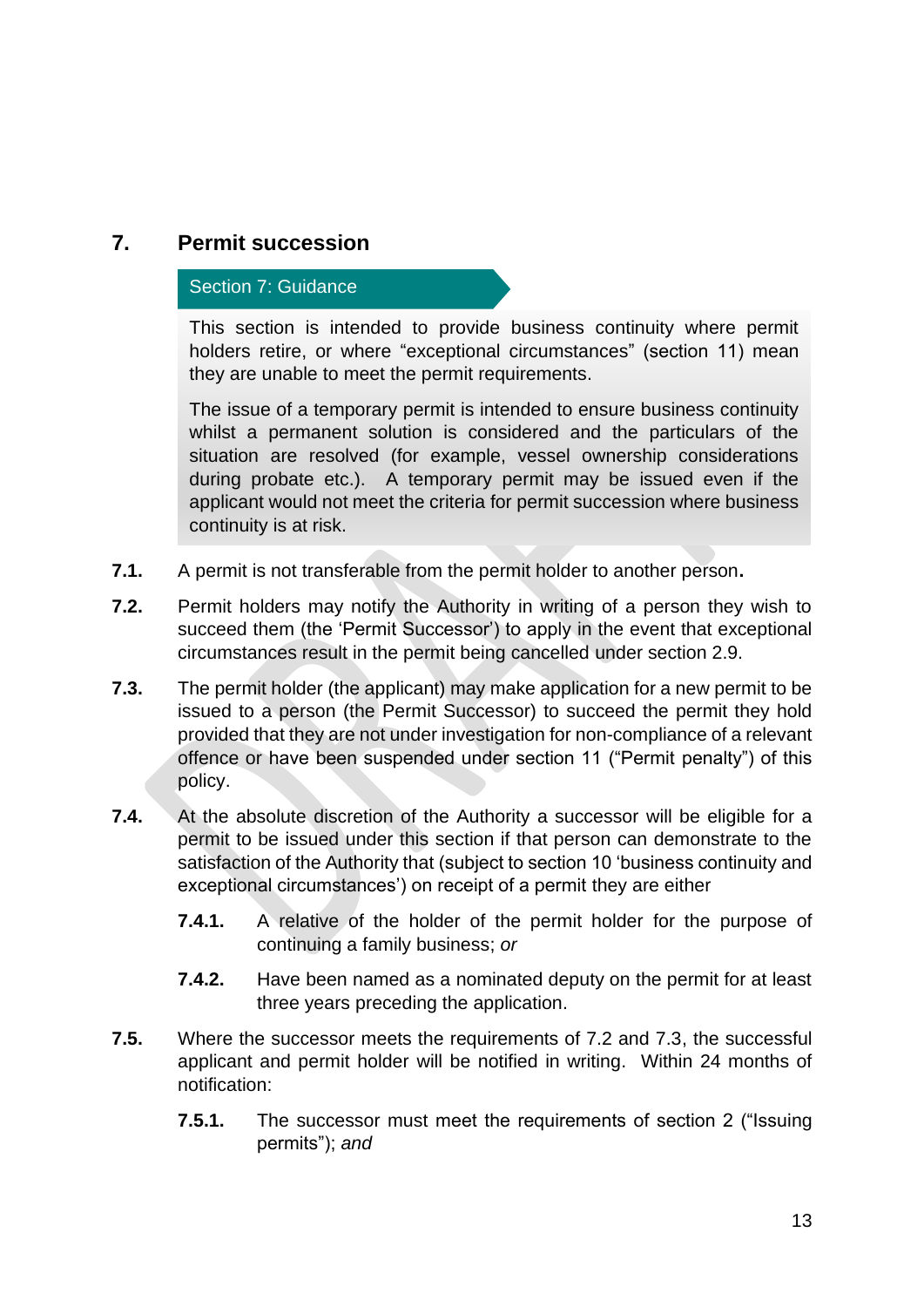- **7.5.2.** The applicant must formally surrender, in writing, the permit they hold (or are eligible to hold under section 5 – "maintaining eligibility").
- **7.6.** If the permit is not issued within 24 months, the Authority reserves the right to reallocate it in accordance with eligible applicants. The eligibility fee is required to be paid during this time
- **7.7.** Where an application under this section includes changing the vessel named on the original permit or a change in the ownership of the vessel named on the original permit, section 8 ("change of vessel and ownership") applies.
- **7.8.** Where a permit is cancelled under section 2.9 due to one or more of the exceptional circumstances listed in section 10.1 of this document such that the permit holder can no longer be the holder of a permit, the Authority will use its best endeavours to issue a 'Temporary Permit' immediately with the effect of maintaining access to the fishery for those who remain named on the permit or the business associated with the permit. In the first instance the Authority will issue a 'Temporary Permit' to the Permit Successor (named under 7.2).
- **7.9.** If there is no notified Permit Successor provided, or the Permit Successor is not able or does not wish to hold the Temporary Permit, the Authority will use its best endeavours to liaise with those associated with the permit to determine who, if anyone, could hold the Temporary Permit in the first instance.
- **7.10.** Where no Permit Successor is identified, no Temporary permit will be allocated.
- **7.11.** A Temporary Permit (under 7.8) is valid only until such time as the original permit would have expired and a consecutive permit will not be issued in relation to it. In exceptional circumstances (as per section 11 'business continuity and exceptional circumstances') and at the discretion of the Authority, a further temporary permit may be issued where the matter is yet to be resolved.
- **7.12.** The Authority will endeavour to issue a permit to replace the temporary permit to an appropriate successor. Where more than one claim to hold the permit is identified, the process set out in section 6 (New Permits) will be applied to determine the appropriate successor.
- **7.13.** The Authority specifically draws attention to the fact that the issue of a permit or a Temporary Permit is in the absolute discretion of the Authority and the issue of a permit or Temporary Permit shall not be regarded as creating any legitimate expectation of the grant of any permit in the future.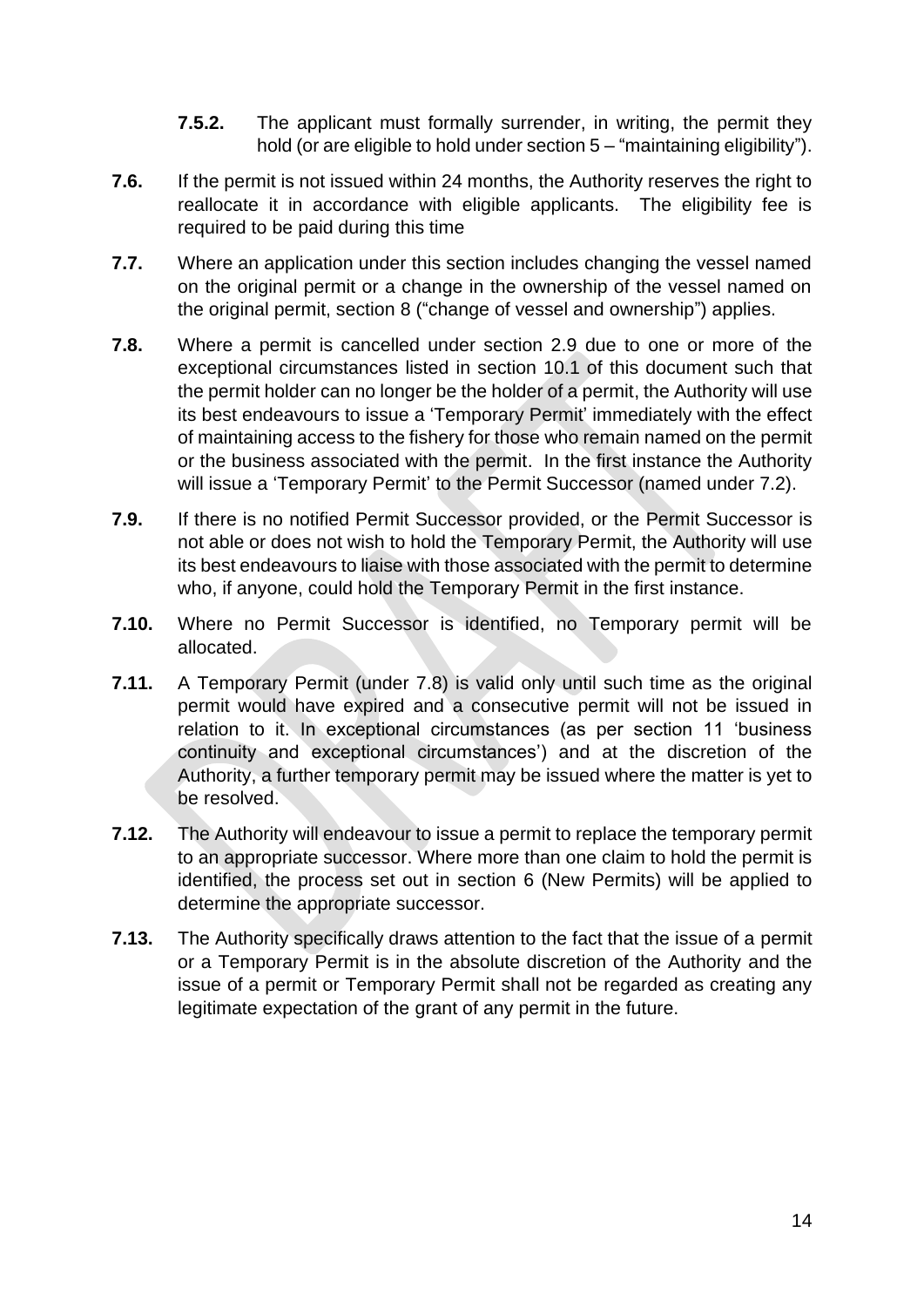## **8. Change of vessel and ownership**

#### Section 8: Guidance

This section is intended to provide business continuity by enabling changes to vessels named on permits or changes to the ownership of vessels named on permits where the genuine owner of the vessel (and therefore permit holder) does not change.

To prevent this mechanism from being used by permit holders to effectively provide access to someone else, all applications will be scrutinised to determine if the application relates to such.

- **8.1.** A permit holder may apply to change the vessel named on a permit.
- **8.2.** A vessel is eligible to be named on a permit under this section if:
	- **8.2.1.** The applicant remains eligible to hold a permit under section 2 ("issuing permits") to the same extent as they were in relation to the previous vessel so named; and
	- **8.2.2.** The applicant sets out in writing how the change is required for reasons of business continuity; and
	- **8.2.3.** The vessel meets all of the requirements set out in the Byelaw or Permit conditions.
- **8.3.** Changes in vessels named on permits or to the ownership of vessels named on permits must not be used as a means of circumventing the Authority's absolute discretion to manage access to the fisheries. Accordingly, applications will be scrutinised to determine if this is the case and the Authority will not grant any such application unless the applicant can satisfy the Authority that such is in accordance with the intention of the policy.

## **9. Nominated deputies**

- **9.1.** The holder of a permit may apply to nominate up to two persons to be a nominated deputy who may skipper a vessel under the authority of that permit.
- **9.2.** The person skippering a vessel fishing under the authority of a permit must either be the permit holder or a nominated deputy.
- **9.3.** A person is eligible to act as the nominated deputy who may skipper a vessel under a permit if they can demonstrate to the satisfaction of the Authority that:
	- **9.3.1.** They have completed the Eastern IFCA Wash Training Course as demonstrated by certification; *and*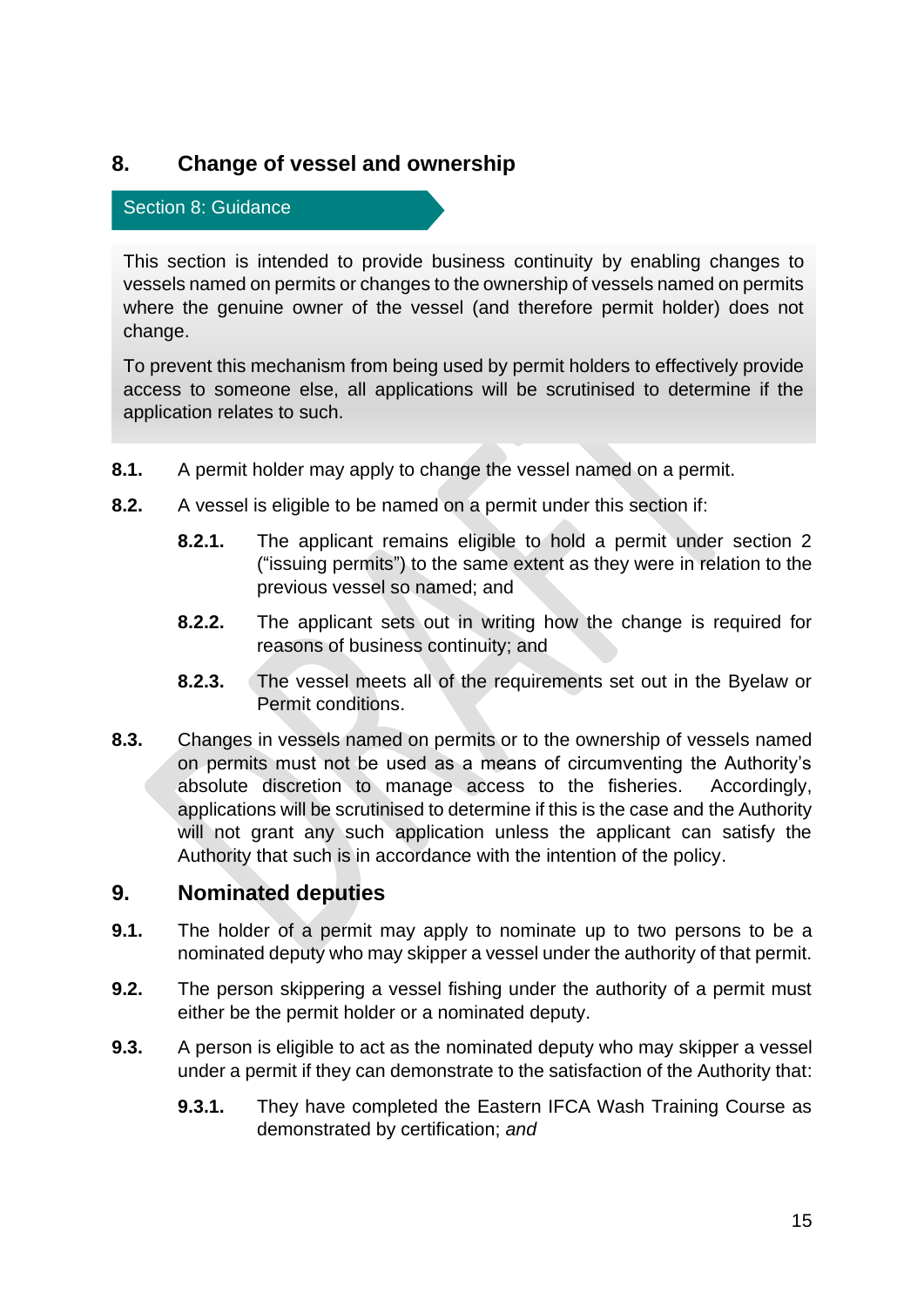- **9.3.2.** They have fished within The Wash on at least 16 separate occasions within a year and within three separate years; *and*
- **9.3.3.** They are qualified to act as skipper of a licensed fishing vessel and that they hold all relevant safety certifications in line with the requirements under the Merchant Shipping Act 1995 and the Regulations made thereunder.

## **10. Business continuity and exceptional circumstances**

#### Section 10: Guidance

The Authority will make access decisions in the event that permit holders, nominated deputies, or vessels are unable to fulfil eligibility under the policy due to exceptional circumstances. The policy will reasonably cater for continued access in the event of exceptional circumstances to avoid impact to business continuity.

- **10.1.** Exceptional circumstances include, but are not limited to;
	- a) Death of a person named on a permit
	- b) Medical condition of the permit holder
	- c) Total loss of vessel
	- d) Reasonable need for vessel repair
	- e) Evidenced poor fishery performance in preceding season
	- f) Insolvency or bankruptcy
- **10.2.** The Authority will consider circumstances outside those listed in section 10.1 where there is a genuine and significant risk to business continuity as a result of those circumstances.

## **11. Permit penalty**

#### Section 11: Guidance

Access to the fishery under a permit will be suspended on the conviction of a court for a relevant offence (1.10). It is intended that the permit is not used during the penalty period. Persons named on the permit convicted of the offence will not be eligible to fish from another permit on which they may also be named, during that period. Suspensions relate to a number of days during which a fishery is open.

**11.1.** Where a permit is used in the commission of a relevant offence (described at section 1.10) which results in a conviction by a court, that permit or a permit issued consecutively in relation to that permit under section 5 ("consecutive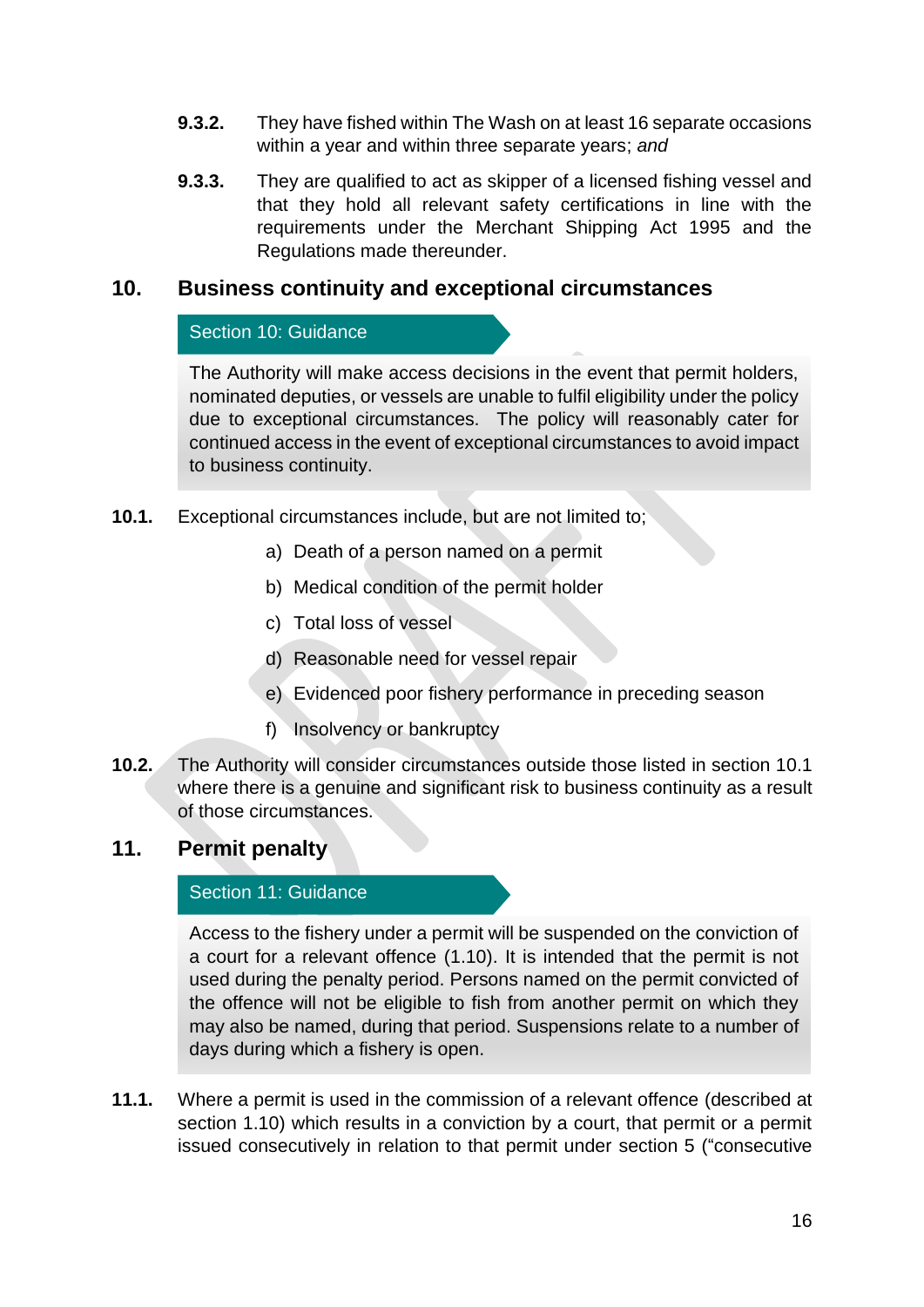permits"), cannot be used to fish for a period of penalty days in accordance with Table 3 from the date of conviction.

- **11.2.** Where a person is convicted of a relevant offence (as in section 1.10) they are not permitted to fish from any permit issued under the Byelaw whilst under the penalty period.
- **11.3.** For the sake of clarity:
	- **11.3.1.** Each information (offence) on the face of a Magistrates' Court summons shall represent an individual relevant offence; *and*
	- **11.3.2.** Each separate Magistrates' Court Summons issued (i.e. one that is not linked to the same incident) shall be treated as a new matter for the purposes of paragraphs 11.1 and 11.2. and Table 3.
- **11.4.** Penalty days refer to open days of the fishery. If penalty days are not exhausted within one season of the fishery, they will be carried over to subsequent seasons in accordance with section 5 ("consecutive permits").

| Table 3 - Permit Penalty          |                |  |  |  |
|-----------------------------------|----------------|--|--|--|
| <b>Offence</b>                    | <b>Penalty</b> |  |  |  |
| Conviction for 1 offence          | 14 days        |  |  |  |
| Conviction for 2 offences         | 28 days        |  |  |  |
| Conviction for 3 or more offences | 42 days        |  |  |  |

## **12. Application process**

- **12.1.** Applications should be made using the [Wash Cockle and Mussel Byelaw Hand-Work Cockle Permit Application Form]
- **12.2.** Completed applications should be sent to:

By Mail: Eastern Inshore Fisheries and Conservation Authority

Unit 6 North Lynn Business Village

King's Lynn

Norfolk

PE30 2JG

By email: [mail@eastern-ifca.gov.uk](mailto:mail@eastern-ifca.gov.uk) 

- **12.3.** Only completed application forms will be considered and must include any documentation required relevant to the application.
- **12.4.** Applications must also include copies of proof of address and photo ID, for both the permit holder and any named nominated representatives.